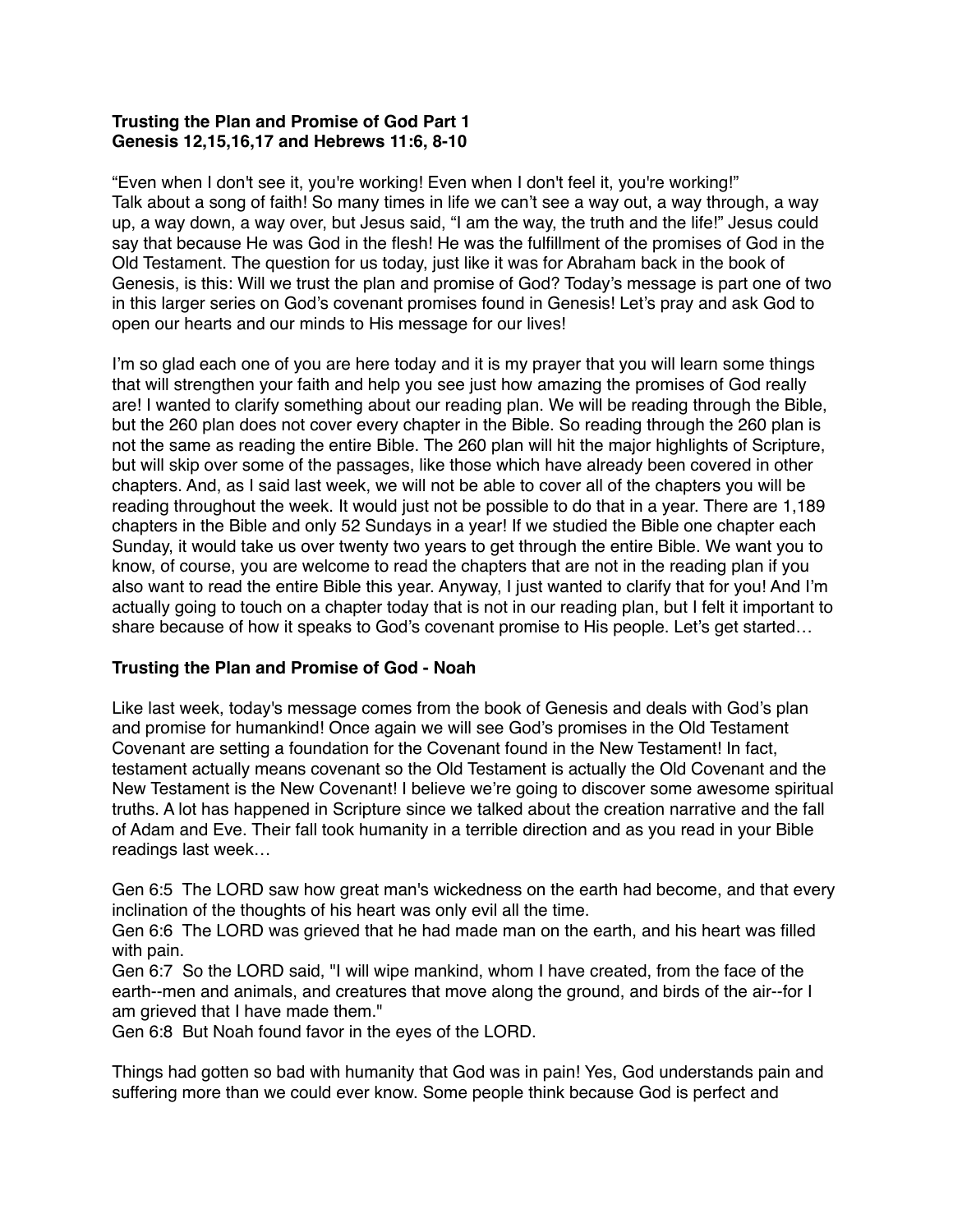sovereign that He knows nothing of pain, but only love, peace and happiness! God is love but it is that very love which causes Him to know the depths of pain, the depths of suffering, the likes of which we could never fully understand! Parents sometimes have a glimpse of the pain love can cause! God as Creator, was the Father of humanity and His heart was filled with pain at the horrible sin, injustice, and abuse that was happening amongst His children! People were involved in unspeakable wickedness and some were even sacrificing their children to pagan gods in horrible rituals. I don't fully understand or have all the answers to all the hard questions surrounding the judgement of the flood, but I can say this: I believe God gave the people chance after chance to turn from their wickedness and as for as the innocent children, when they drew their last breath on this earth God gave them their first breath of eternal life in heaven where they would never face those terrible abuses again! Had God not stepped in this pattern and cycle would have continued unabated, and God had to act. Again, I don't have all the answers, but under the Old Covenant there was the law and there was judgement, however, God had a New Covenant plan that included a powerful solution for breaking patterns and cycles of sinfulness and it was the cross! If you've struggled with patterns and cycles of sin that maybe were handed down to you, Jesus really is your answer. When I want to understand and know the heart of God I look to the Cross where God took on unfathomable pain and showed us His ultimate love for humanity by taking the punishment we deserved. A Japanese theologian, Kazoh Kitamori wrote these words back in 1958...

"The gospel, that is, the pain of God, infinitely transcends the pain of the world, but why has it come into existence? What is the object of God's pain? It was born to save the pains of the world and to make the pains of the world its purpose."

In other words, God wants to take our pain, our sadness, our troubles, and our brokenness. He wants to carry our burdens. Not because He enjoys pain, but because it hurts Him more to see us hurting! Folks this is the reason for God's plan of redemption! So we see in Genesis this: rather than give up on His plans for humanity, God once again went to HIs contingency plan, the plan He had if we rebelled. We must remember, there was no flaw in God's plan. He knew exactly what He was doing when His great love allowed the variable of humankind's free will to be part of His plan as He created us in His image! He is, after all, Sovereign, and it was His choice to give us choice! We chose poorly, and it caused God great pain, but God didn't give up on humanity as He protected Noah and His family in the Ark and rebuilt the human race through them. Listen…

Gen 6:9 This is the account of Noah. Noah was a righteous man, blameless among the people of his time, and he walked with God.

As a result God says to Noah...

Gen 6:18 But I will establish my covenant with you, and you will enter the ark--you and your sons and your wife and your sons' wives with you.

He also makes a promise to Noah, to never again flood the whole earth, and gave the rainbow as a sign of His promise! It wasn't long before people fell right back into a sinful, rebellious, and very prideful lifestyle! They no longer loved God in worship or gave God glory but pursued their own evil imaginations. We see that in the Tower of Babel story. However, God continues to implement HIs covenant plan after He disperses the people. His love and His pain were working together to make a way for the redemption of humankind! We are going to see this in a powerful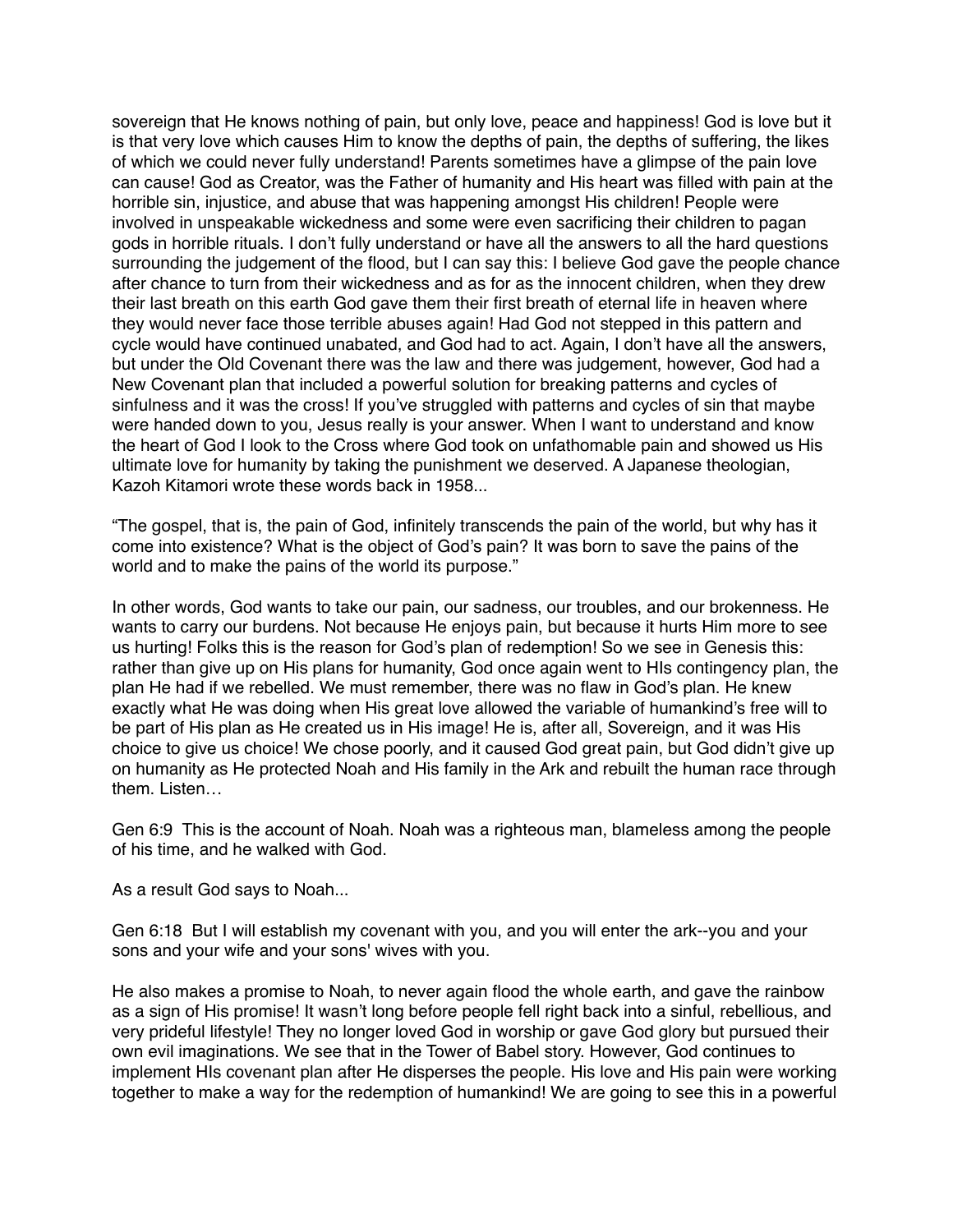way as He continues implementing His plan of salvation with a man called Abram, who would later be named Abraham.

### **Trusting the Plan and Promise of God - Abraham**

When Abram was around 75 years of age God spoke to him and asked him to take a big step of faith. Listen.

Genesis 12:1-5

Genesis 12:1 The LORD had said to Abram, "Leave your country, your people and your father's household and go to the land I will show you.

Genesis 12:2 "I will make you into a great nation and I will bless you; I will make your name great, and you will be a blessing.

Genesis 12:3 I will bless those who bless you, and whoever curses you I will curse; and all peoples on earth will be blessed through you. "

Genesis 12:4 So Abram left, as the LORD had told him; and Lot went with him. Abram was seventy-five years old when he set out from Haran.

Genesis 12:5 He took his wife Sarai, his nephew Lot, all the possessions they had accumulated and the people they had acquired in Haran, and they set out for the land of Canaan, and they arrived there.

Talk about trusting God! "Go to the land I will show you!" Pack up your household and go where I tell you. I would be inclined to say, "Tell me where I'm going first, please." I don't know about you, but sometimes I have trouble just trusting that God is going to work out little things in my life. I have a tendency to worry about every little thing! Abram, on the other hand, had a special faith. In fact, some of our memory verses for this week point this out! Let's read them together...

Hebrews 11:8 By faith Abraham, when called to go to a place he would later receive as his inheritance, obeyed and went, even though he did not know where he was going. Hebrews 11:9 By faith he made his home in the promised land like a stranger in a foreign country; he lived in tents, as did Isaac and Jacob, who were heirs with him of the same promise. Hebrews 11:10 For he was looking forward to the city with foundations, whose architect and builder is God.

This is such a powerful testimony from an Old Testament Character! Abraham had a trust in the promises of God, but also seemed to understand something of the plan of God. The writer of Hebrews indicates that Abraham was looking forward to the ultimate fulfillment of God's covenant in the Messiah and in the Kingdom of God, rather than just what God was going to do in his earthly life! In other words, Abraham had an eternal, Godly, perspective. As we'll see later, this didn't mean Abraham's faith was always flawless, but I think we would all agree Abraham's faith was pretty strong. We'll see the reasons why as we continue our study.

### **An Important Interruption to our Story**

Again, Abraham obviously trusted God because he obeyed! Some time later, Abraham's herds and his nephew Lot's herds were growing so much, they needed to separate. Lot had gone with Abraham and they had traveled through various lands together, but it was time to separate, so Lot went one way and Abram went the other.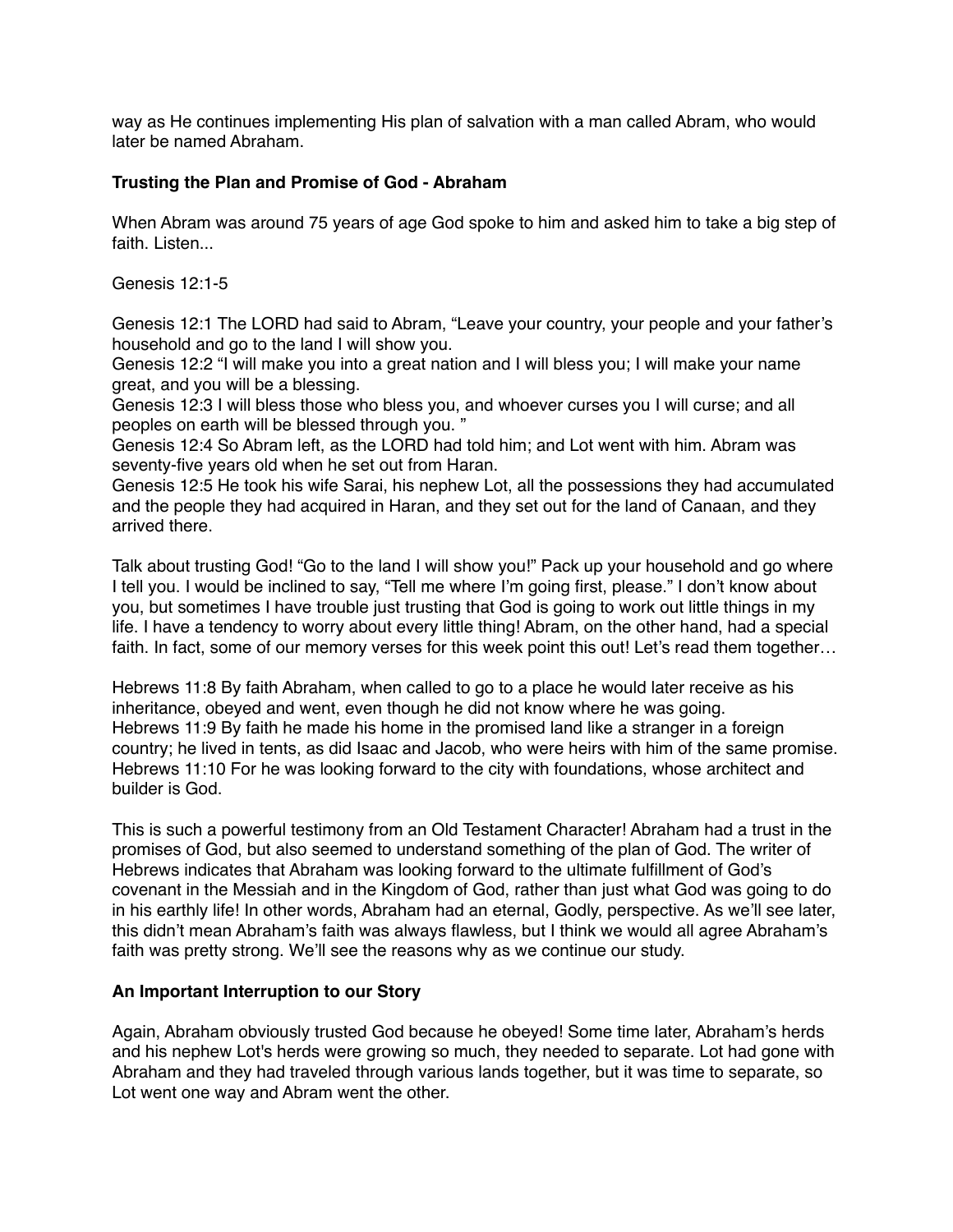I don't have time to go into all the details, but sometime later, Lot was caught up in a regional conflict between nine kingdoms. Five kings against four other kings. The four kings won and when they were taking captives and the spoils of war, Lot and his things were taken as well.

Abraham jumps into action and takes 318 of his men and defeats the four kings and rescues Lot and his things. Of course the five kings who had been previously defeated are elated by Abram's victory. It was a victory for them as well! One of these kings came out to meet Abram in the valley of Shaveh. Another King, who was not listed as one of the kings in the conflict, came out as well and brought bread and wine.

This King who just shows up in our story has a very special place in Bible history. Listen...

Genesis 14:18-20

18 Then Melchizedek king of Salem brought out bread and wine. He was priest of God Most High,

19 and he blessed Abram, saying, "Blessed be Abram by God Most High, Creator of heaven and earth.

20 And blessed be God Most High, who delivered your enemies into your hand." Then Abram gave him a tenth of everything.

What is the significance of Melchizedek? He was never mentioned in a Biblical genealogy. So his birth is never recorded and his death is never mentioned in the Bible. Very, very unusual. Why? Melchizedek was a type, or a foreshadowing of a King who would someday be the Alpha and the Omega. One who was the beginning and the ending, but who also had always been and would always be. Jesus the Christ!

Why is it so important that I interrupt our story with this? It has to do with God's plan, God's promise, God's covenant to make a way for humankind's redemption! Check this out...

Heb 6:17 Because God wanted to make the unchanging nature of his purpose very clear to the heirs of what was promised, he confirmed it with an oath.

Heb 6:18 God did this so that, by two unchangeable things in which it is impossible for God to lie, we who have fled to take hold of the hope offered to us may be greatly encouraged.

Heb 6:19 We have this hope as an anchor for the soul, firm and secure. It enters the inner sanctuary behind the curtain,

Heb 6:20 where Jesus, who went before us, has entered on our behalf. He has become a high priest forever, in the order of Melchizedek.

Heb 7:1 This Melchizedek was king of Salem and priest of God Most High. He met Abraham returning from the defeat of the kings and blessed him,

Heb 7:2 and Abraham gave him a tenth of everything. First, his name means "king of righteousness"; then also, "king of Salem" means "king of peace."

Heb 7:3 Without father or mother, without genealogy, without beginning of days or end of life, like the Son of God he remains a priest forever.

Heb 7:4 Just think how great he was: Even the patriarch Abraham gave him a tenth of the plunder!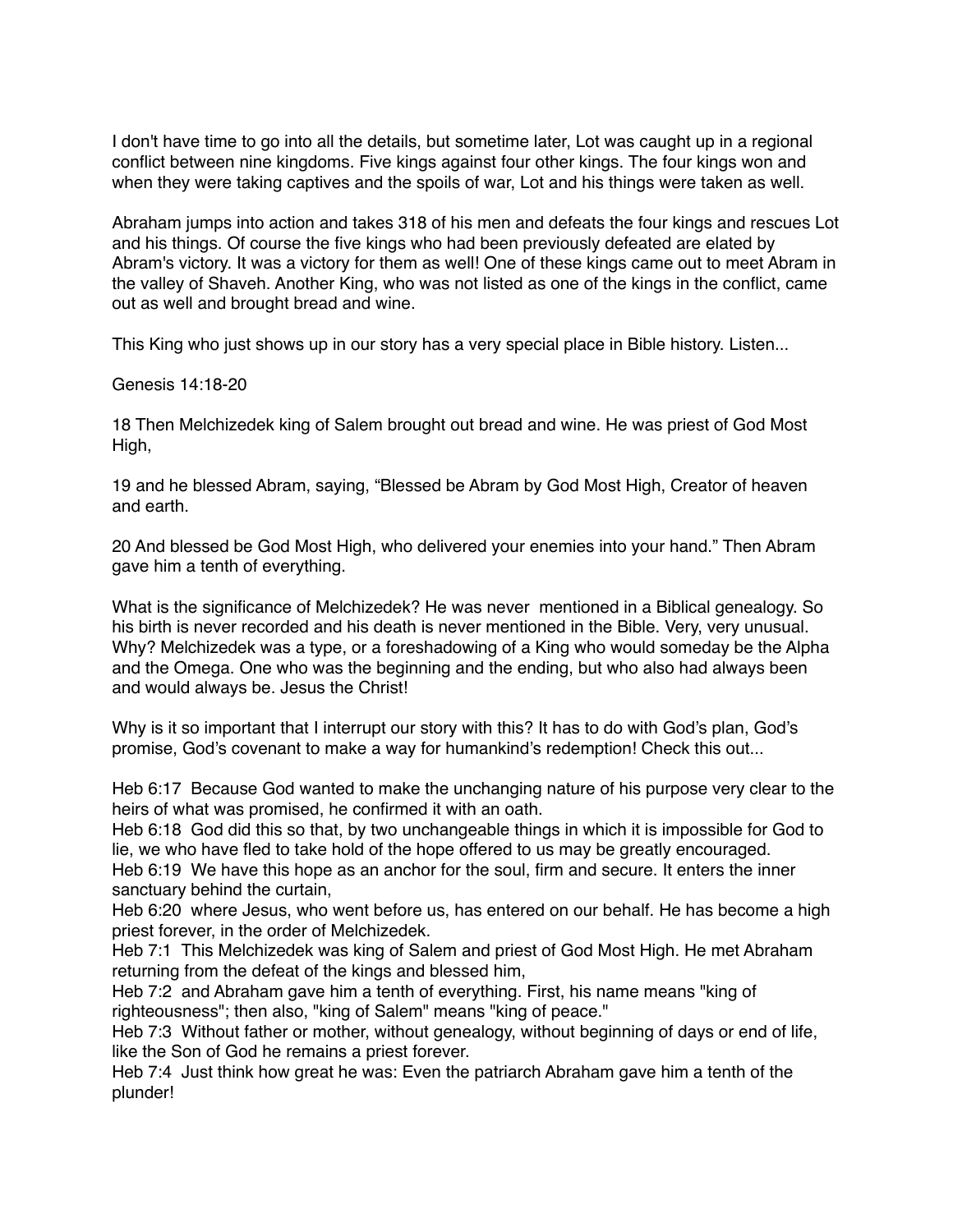Are you beginning to see God's promises in Genesis were ultimately fulfilled in Jesus in the New Covenant?

As we return to our story we find Abraham and Sarai, who would be called Sarah, continuing to age and yet without a child, and Abraham has a crisis of faith. Have you ever had one of those? I have, more than once! But God continues to confirm His promise to Abraham.

#### **The Struggle to Trust in the Plan and Promise of God - Abraham and Sarah**

Gen 15:1 After this, the word of the LORD came to Abram in a vision: "Do not be afraid, Abram. I am your shield, your very great reward."

Gen 15:2 But Abram said, "O Sovereign LORD, what can you give me since I remain childless and the one who will inherit my estate is Eliezer of Damascus?"

Gen 15:3 And Abram said, "You have given me no children; so a servant in my household will be my heir."

Gen 15:4 Then the word of the LORD came to him: "This man will not be your heir, but a son coming from your own body will be your heir."

Gen 15:5 He took him outside and said, "Look up at the heavens and count the stars--if indeed you can count them." Then he said to him, "So shall your offspring be."

Gen 15:6 Abram believed the LORD, and he credited it to him as righteousness.

Sarah also has a crisis of faith and she decides to take matters into her own hands…

Gen 16:1 Now Sarai, Abram's wife, had borne him no children. But she had an Egyptian maidservant named Hagar;

Gen 16:2 so she said to Abram, "The LORD has kept me from having children. Go, sleep with my maidservant; perhaps I can build a family through her." Abram agreed to what Sarai said.

Here we go again! Where's the Kingdom Man and his leadership for doing the right thing and encouraging his wife's faith? How do you think Sarah's plan is going to work out? Your right, not good! We don't have time to get into the history of what happened because of this, but there is a history that continues to this day. I told you that Abraham's faith was strong, but not flawless. And before we point an accusing finger at Abraham, when it seems improbable and impossible for God's way to work, don't we many times try to figure out a way to do things on our own? Yes we do and the consequences can be very serious and even tragic. Having said that, I must say, God loved the son that Abraham had with Hagar and promised to bless him in a mighty way! God is such a loving God. But God's promise was to create a mighty nation through Abraham and Sarah and the promised Messiah was to come through that lineage so God has to once again remind Abram to have faith in His promise to bless him and Sarah with a son...

Gen 17:1 When Abram was ninety-nine years old, the LORD appeared to him and said, "I am God Almighty; walk before me and be blameless.

Gen 17:2 I will confirm my covenant between me and you and will greatly increase your numbers."

Gen 17:3 Abram fell facedown, and God said to him,

Gen 17:4 "As for me, this is my covenant with you: You will be the father of many nations.

Gen 17:5 No longer will you be called Abram ; your name will be Abraham, for I have made you a father of many nations.

Gen 17:6 I will make you very fruitful; I will make nations of you, and kings will come from you.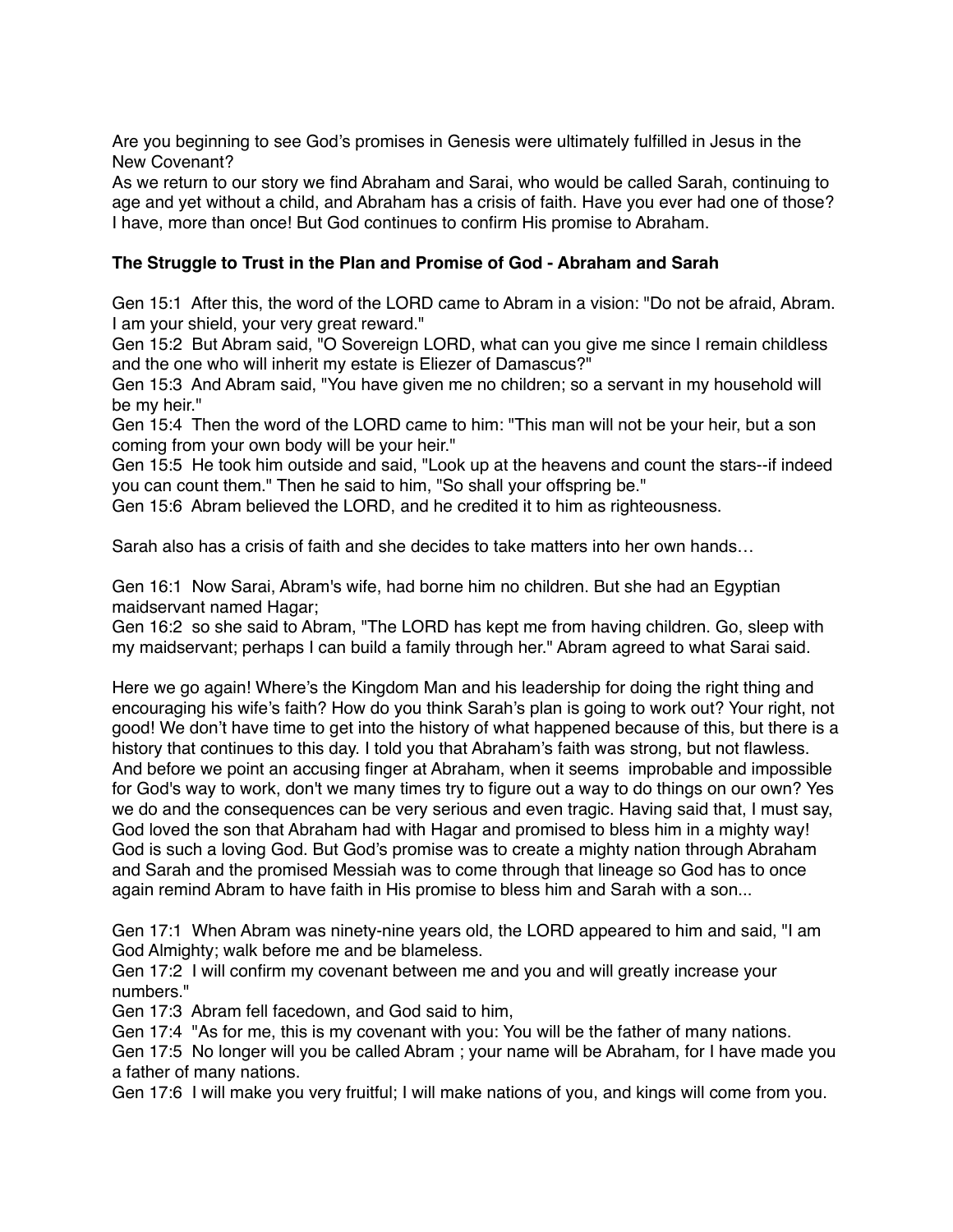And down in verse 15…

Gen 17:15 God also said to Abraham, "As for Sarai your wife, you are no longer to call her Sarai; her name will be Sarah.

Gen 17:16 I will bless her and will surely give you a son by her. I will bless her so that she will be the mother of nations; kings of peoples will come from her."

Gen 17:17 Abraham fell facedown; he laughed and said to himself, "Will a son be born to a man a hundred years old? Will Sarah bear a child at the age of ninety?"

Gen 17:18 And Abraham said to God, "If only Ishmael might live under your blessing!" Gen 17:19 Then God said, "Yes, but your wife Sarah will bear you a son, and you will call him Isaac. I will establish my covenant with him as an everlasting covenant for his descendants after him.

So you might be wondering how this all applies to your life in 2020? That's a great question and I'm so glad you thought of it!

## **Finding the Faith to Trust the Plan and Promise of God**

First of all, what is the definition of faith? According to God's Word in Hebrews 11:6…

Heb 11:1 Now faith is being sure of what we hope for and certain of what we do not see.

I love the way the King James Version put it…

Heb 11:1 Now faith is the substance of things hoped for, the evidence of things not seen.

Faith is the substance! Faith is being sure! The substance of what? Being sure of what? The things we hope for. Like our hope and belief that God will keep His promises! We know what God promised Noah, and for that promise to come true Noah had to place his faith and trust in God by building a boat! A really big boat called an ark. And Noah had never seen a flood! But by faith, Noah builds the boat, and not at a shipyard close to a large body of water. He wouldn't have to get to the water, the water was coming to him. But imagine the faith it took. Imagine the ridicule he took. Imagine the times he must have wondered, "I'm I really building an Ark?" But Noah walked by faith, walked with God, found favor with God, was considered righteous and faithful, and God saved him and his family. So faith turned into substance as Noah trusted God! And we know what God promised Abraham and Sarah, a son, through which would come a mighty nation and eventually a Savior for the world, and we'll see some astounding things about that next week. But what has God promised us? What has God promised you? If faith is the substance of things hoped for, what could we hope for the most in this world and what has God promised regarding that hope?

How about our hope that God loves us? The Promise...

1 John 3:1 How great is the love the Father has lavished on us, that we should be called children of God! And that is what we are…

How about our hope that God wants to and will forgive us for our sin? The Promise...